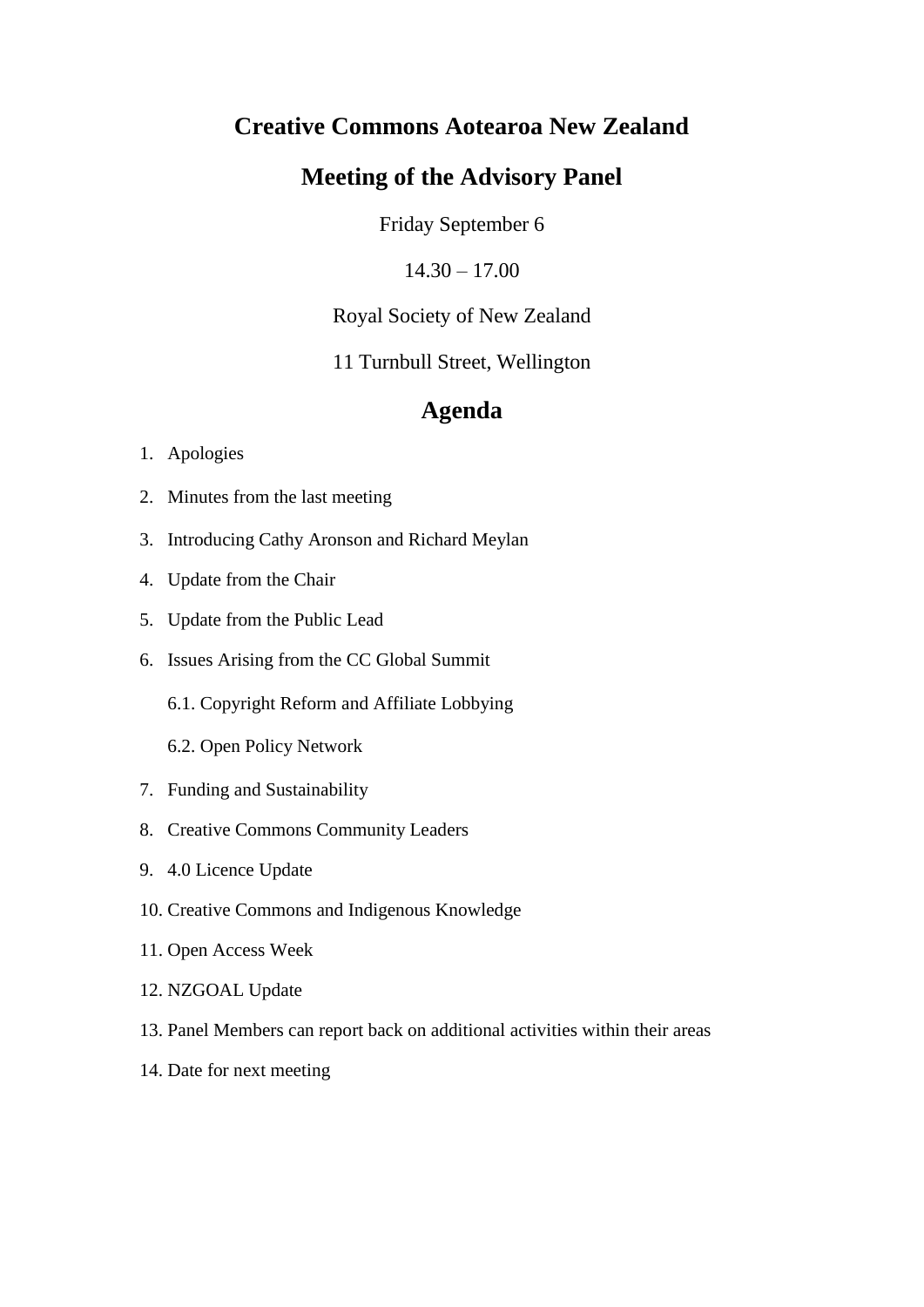# **Update on CCANZ Public Lead Activities, May to September 2013**

## **Funding and Project Structure**

## *MBIE*

MBIE has reduced its funding for CCANZ for the year July 1 2013 to June 30 2014. This means that the Society will no longer be able to hire its Communications Assistant, though the Society has significantly reduced its overheads to enable the position of Public Lead to continue at 0.8FTE.

#### *Interns*

The Society hired Josh Wright and Michelle Oakey to work as interns through late July and early August. Michelle designed an open research guide and CC policies for schools brochure, and Josh wrote several case studies and completed some research into open GLAM and OERs.

## **Print Resources**

#### *Free to Mix Guide and Poster*

Most of the 4000 Free to Mix guides and 1000 Creative Commons posters have been distributed.

#### *Open Research Guide*

The Open Research guide is mostly complete, and will be printed in time for Open Access Week in October.

## *CC Policies for Schools*

In response to demand from schools, I have produced a short brochure to distribute to school leaders about Creative Commons and Creative Commons policies. This will also be printed in late September.

## **Media**

## *Radio New Zealand National: Arts on Sunday*

In July 2013, Matt McGregor and Courtney Johnston spoke with Lynn Freeman about copyright and Creative Commons in the culture and heritage sector.

#### *Radio Active*

In July 2013, Matt spoke with Jen from Radio Active's Caffeine and Aspirin about open culture and heritage.

#### *TechDay*

Fiona Feldsend from DigitalNZ and I were interviewed for a short piece on Mix & Mash.

#### *Idealog*

I was interviewed for a short blog about the winners of Mix & Mash.

## **Creative Commons International**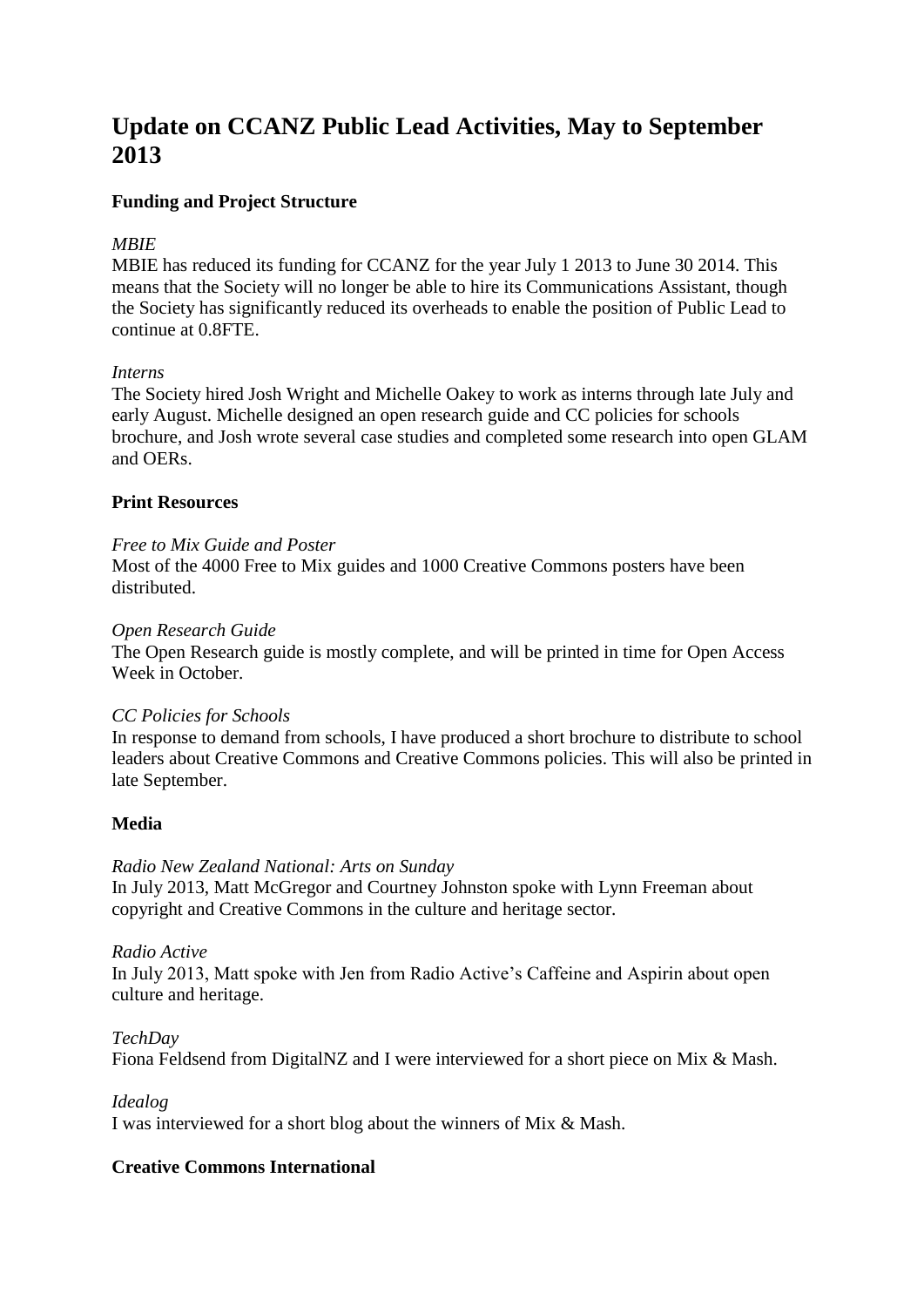## *Global Summit*

I attended the Creative Commons Global Summit in Buenos Aires, 19 – 24 August. I'll be publishing several pieces online summarising some of the keys issues to arise in the summit, including copyright reform, open policy, OER projects and 4.0 licensing.

## **Projects and Partners**

#### *Mix & Mash 2013*

Mix & Mash 2013: The New Storytelling officially launched on 5 February, and the second round of entries closed on 9 August. CCANZ is managing sponsorship and leading the promotion of Mix & Mash to schools. Lawrence Lessig will judge the final round of entries.

## *Creative Commons and Culture and Heritage*

On 23 April, Creative Commons and the Ministry for Culture and Heritage held a joint session on Creative Commons in the heritage sector. There are plans to form working groups on several issues, including adding Creative Commons to depositor agreements.

#### *Nethui Culture and Heritage*

As part of InternetNZ's Nethui conference, CCANZ hosted a session on open licensing in the culture and heritage sector, featuring Courtney Johnston, Mark Crookston, Victoria Leachman and Brenda Leeuwenberg. The event was attended by over seventy people.

#### *Open Policy*

I have started a pilot project to draft open policy statements targeting our key sectors, particularly open GLAM and OERs. This work will accompany closer ties with the Open Policy Network, lead by CCHQ.

#### *Open Textbook Project*

CCANZ has received USD\$4200 to pilot an open textbook project with the University of Otago. The project will be officially launched in mid-November, with a coalition of media studies lecturers across Australasia.

## *CCANZ and Indigenous Knowledge*

With Karaitiana, CCANZ had an initial meeting with Danyl Strype, Aroha Mead and Katarina Gray-Sharp on the use of Creative Commons licences for indigenous cultural works.

#### *Website Redesign*

I have received quotes from two web designers on minor tweaks to the creativecommons.org.nz website.

## *Creative Commons Community Leaders*

I have had informal discussions with leaders in the Creative Commons community around formalising their commitment to the project with a specific title and position. There has been some support on the CCANZ Panel email list.

## **Workshops, Presentations and Conferences**

#### *Conferences*

CCANZ had a table at the PPTA Women in Education conference, 26 July.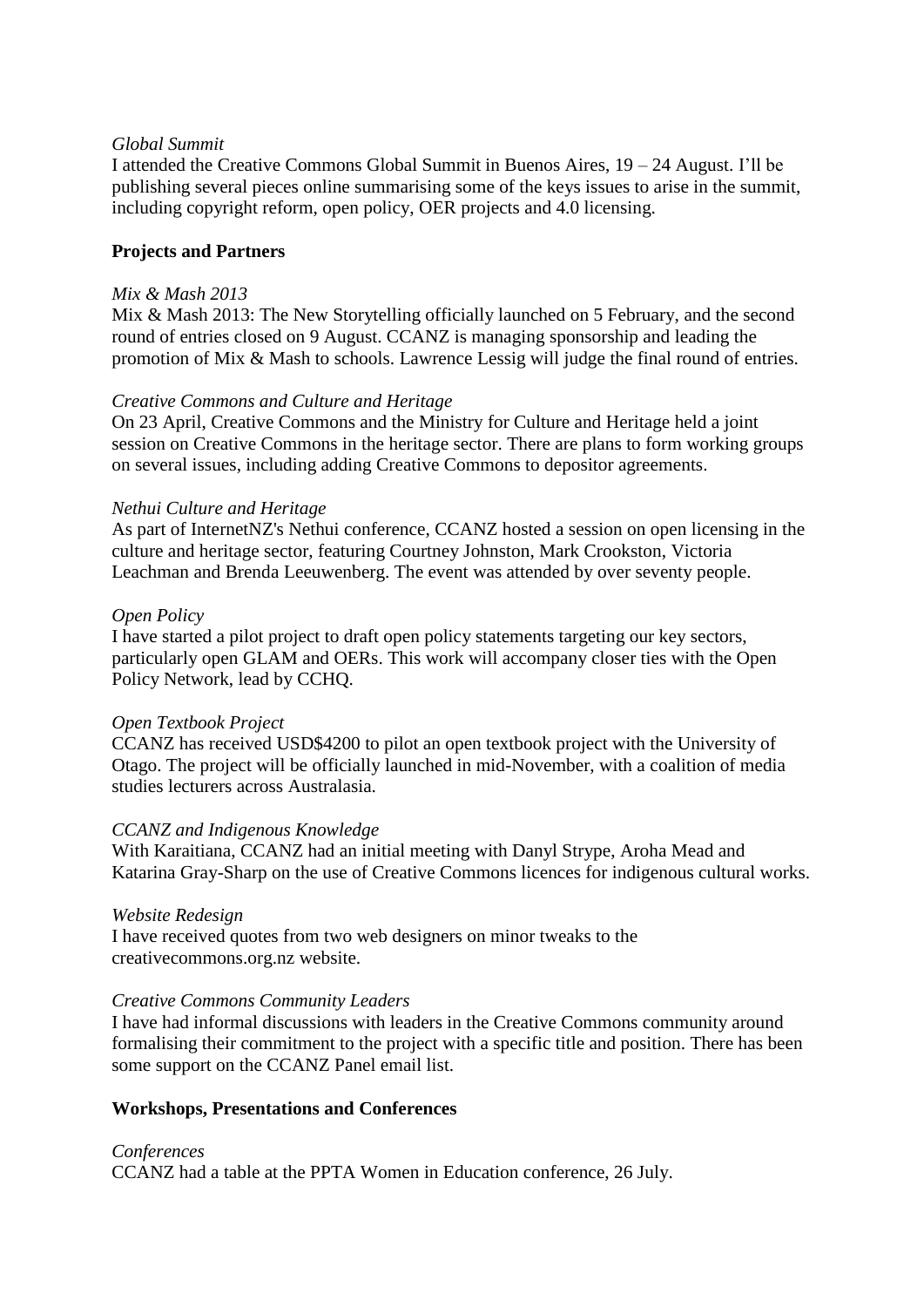## *Presentations 14 May to 6 September*

- Westlake Girls High School (with NEAL Education)
- NZACDITT North Shore
- Takapuna Normal Intermediate (whole school)
- Takapuna Normal Intermediate (Mix & Mash workshop)
- Belmont Intermediate (whole school)
- SLANZA (Hamilton)
- City Gallery Staff, Wellington
- Wellington ICT
- VUW Library
- VUW School of Architecture and Design
- SLANZA (National Conference)
- Marsden College (4 class workshops)
- Marsden College (Digital Discovery Day)
- Maidstone Intermediate (entire staff workshop)
- Science Teachers (RSNZ)
- University of Otago Copyright Community of Practice group
- University of Otago Library
- Otago Boys High School (entire staff workshop)
- Project Update (Asia-Pacific Regional Workshop, CC Summit)
- OER Policy in New Zealand (CC Summit)
- Open Textbook Project (CC Summit)

*Upcoming presentations (September - November)*

- Hutt Valley High School (entire staff workshop)
- Nelson Principals (Talk and workshop)
- Nelson Primary Schools
- Lincoln University
- Cognition Education School Leaders Workshop (Auckland)
- Survive and Thrive Creative Industries Conference
- Otumoetai College
- NZACDITT and Technology Teachers Conference
- ULearn
- Auckland University Library (Open Access Week)
- IAML Conference (NZ Music Librarians)

## **Web Resources**

#### *Social Media* We now have over 1850 Twitter followers. The email list has 126 subscribers.

*Case Studies*

Since May, CCANZ has published case studies on:

- Ministry for the Environment;
- VUW Film Lecturer Miriam Ross;
- Artist/designer Vicki Holloway;
- Wikihouse: